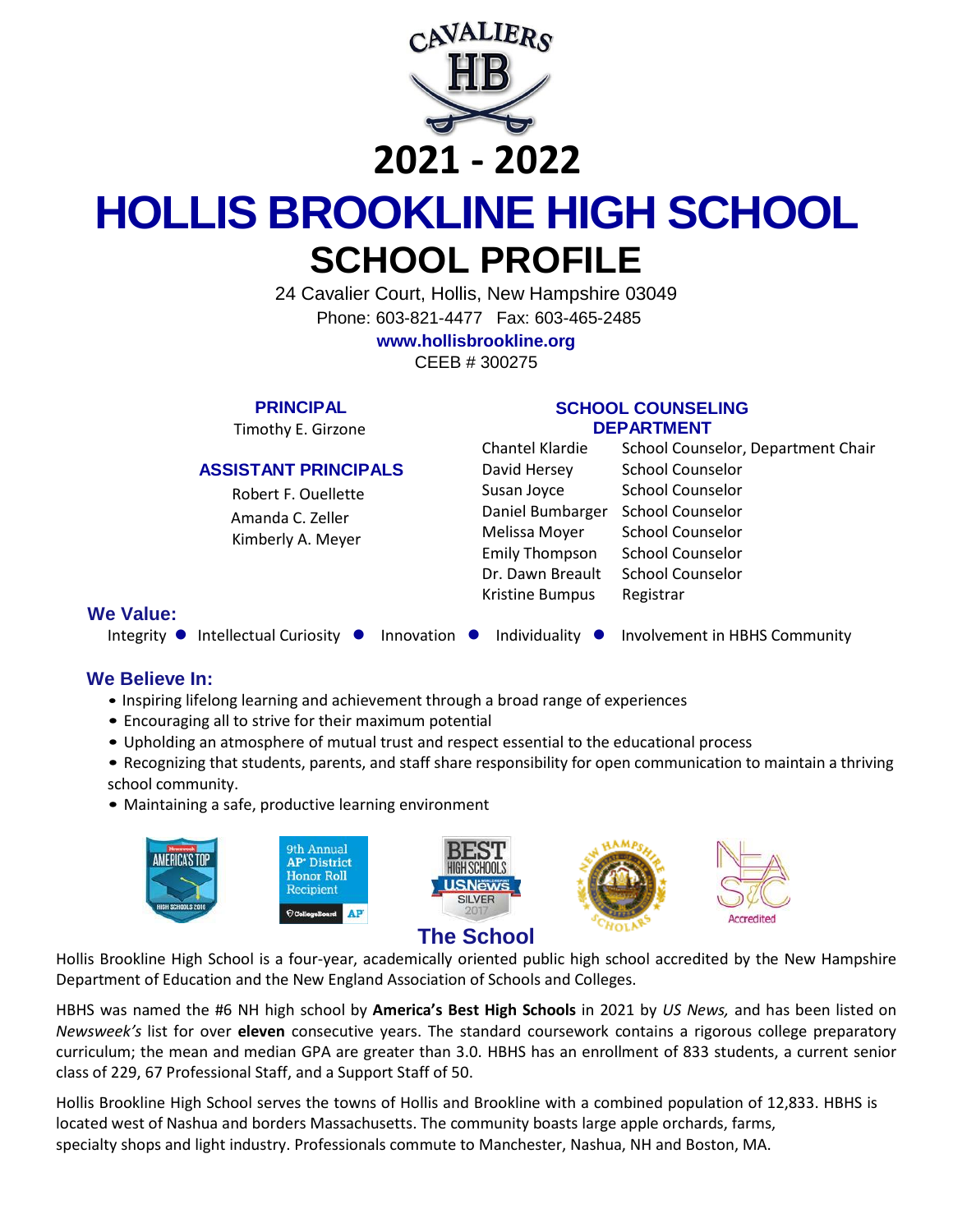#### **HBHS Curriculum**

Hollis Brookline High School provides its students with an extensive and comprehensive curriculum, offering more than 165 courses in which the standard course consists of rigorous college preparatory coursework. Progressive work is available in the core subject areas. In Grade 9 and 10, accelerated classes are offered in English, Math, and Science; however, there is no additional weight awarded to the GPA. Honors and AP classes are offered to students in grades 10, 11, and 12, and additional weight is awarded toward the standard GPA. HBHS participates in the NH Scholars program. Students are also allowed to enroll in courses offered in regional technical programs at area high schools during their junior and senior years.

| <b>Accelerated Courses</b>                                                                                                                   | <b>Weighted Courses</b>                                                        |                                                                                                                                                                                |                                                                                                                                                                 | Advanced Placement (AP) Courses                                                                                                                                |
|----------------------------------------------------------------------------------------------------------------------------------------------|--------------------------------------------------------------------------------|--------------------------------------------------------------------------------------------------------------------------------------------------------------------------------|-----------------------------------------------------------------------------------------------------------------------------------------------------------------|----------------------------------------------------------------------------------------------------------------------------------------------------------------|
| Accelerated Algebra 2<br><b>Accelerated Geometry</b><br>Accelerated Biology<br><b>Accelerated English 9</b><br><b>Accelerated English 10</b> | Honors Anatomy & Phys.<br>Honors Chemistry<br>Honors Choir<br>Honors French IV | Honors Jazz Band<br><b>Honors Literature</b><br>Honors Physics<br>Honors Pre-Calculus<br>Honors Spanish IV<br>Honors U.S. Literature Composition<br><b>Honors Senior Quest</b> | AP Biology<br>AP Calculus<br>AP Chemistry<br>AP Computer Science<br>AP English Language &<br>AP English Literature &<br>Composition<br>AP Environmental Science | AP Physics I<br><b>AP Physics II</b><br>AP Psycholog<br>AP Spanish<br><b>AP Statistics</b><br>AP Art & Desi<br>AP US Gov. 8<br><b>Politics</b><br>AP US Histor |
|                                                                                                                                              |                                                                                |                                                                                                                                                                                | AP French                                                                                                                                                       | <b>AP World Hist</b>                                                                                                                                           |
|                                                                                                                                              | <b>Distribution of Senior GPA</b>                                              |                                                                                                                                                                                | <b>Class of 2021 Mean</b>                                                                                                                                       |                                                                                                                                                                |



AP Physics I AP Physics II AP Psychology AP Spanish AP Statistics AP Art & Design AP US Gov. & **Politics** AP US History AP World History



## **Class of 2021 – 206 Students School Day SAT Scores**



### **AP Scores: Percentage of Students with 3+ National Merit Scholarship Qualifying Test**



|               |  | Class of 2017 Semifinalists 4 Commended Students 7 |  |
|---------------|--|----------------------------------------------------|--|
| Class of 2018 |  | Semifinalists 4 Commended Students 2               |  |
| Class of 2019 |  | Semifinalists 4 Commended Students 5               |  |
| Class of 2020 |  | Semifinalists 3 Commended Students 1               |  |
| Class of 2021 |  | Semifinalists 2 Commended Students 5               |  |
|               |  |                                                    |  |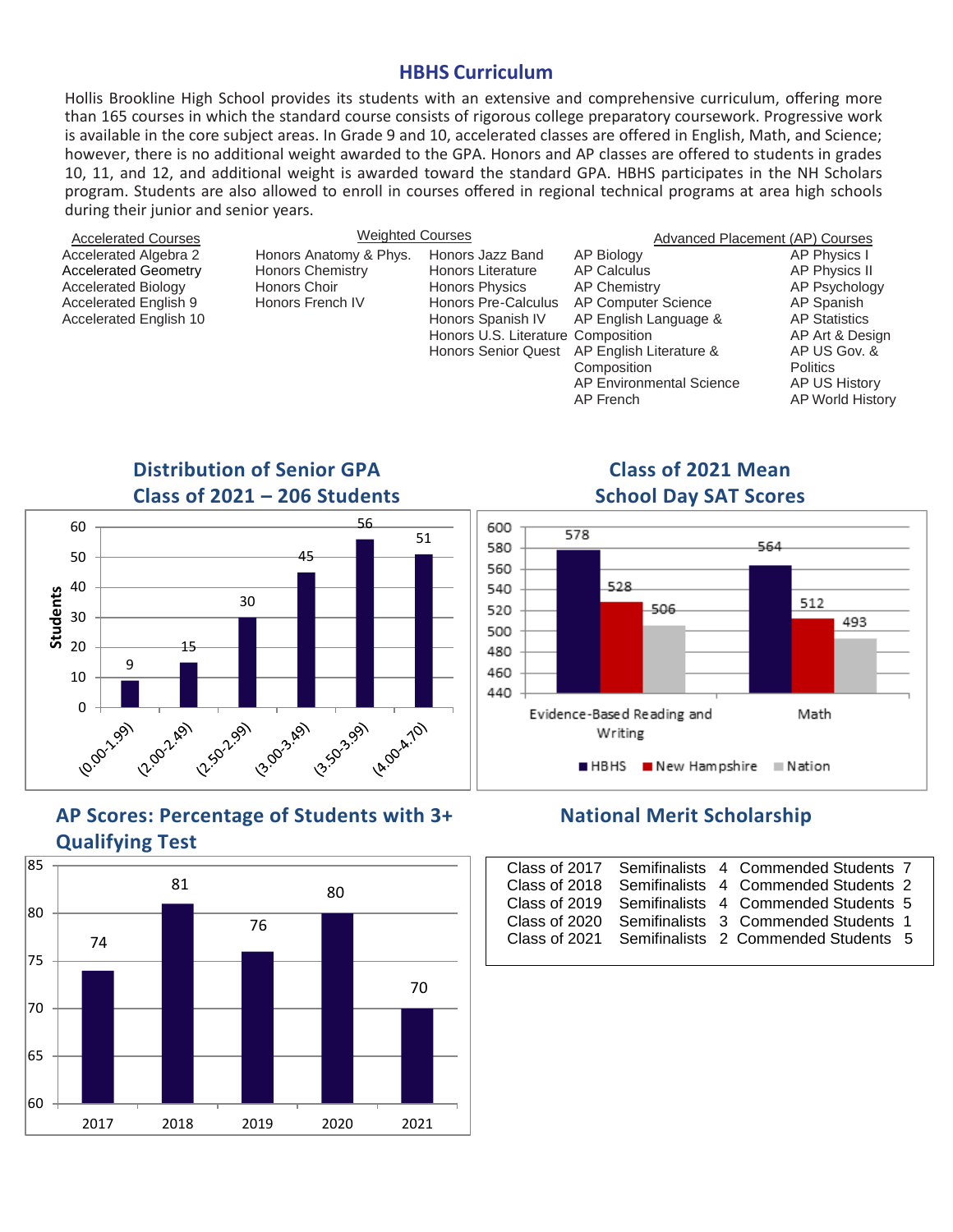#### **HBHS Enrollment**

Class of  $2022 = 229$  Class of  $2023 = 213$  Class of  $2024 = 179$  Class of  $2025 = 212$ 

#### **Graduation Requirements**

Twenty-three (23) credit units are required for graduation from Hollis Brookline High School. The following courses must be included in the total credits in order to meet HBHS graduation requirements.

| English                            | 4 credits                                                            |
|------------------------------------|----------------------------------------------------------------------|
| <b>Writing</b>                     | .5 credits                                                           |
| Math                               | 3 credits (including Algebra) & 4 <sup>th</sup> year math experience |
| <b>Science</b>                     | 3 credits (including Biological and Physical Sciences)               |
| <b>Social Studies</b>              | 3 credits (World Studies, Economics, Civics, U.S. History)           |
| <b>Physical Education 1 credit</b> |                                                                      |

#### **Grading System**

#### **Numerical GPA Equivalents**

| Letter Grade | Equivalent | Weighted | Unweighted |
|--------------|------------|----------|------------|
| A+           | $97 +$     | 5.00     | 4.33       |
| А            | 93-96      | 4.67     | 4.00       |
| А-           | 90-92      | 4.33     | 3.67       |
| B+           | 87-89      | 4.00     | 3.33       |
| В            | 83-86      | 3.67     | 3.00       |
| B-           | 80-82      | 3.33     | 2.67       |
| $C+$         | 77-79      | 3.00     | 2.33       |
| C            | 73-76      | 2.67     | 2.00       |
| C-           | 70-72      | 2.33     | 1.67       |
| D+           | 67-69      | 2.00     | 1.33       |
| D            | 63-66      | 1.67     | 1.00       |
| D-           | 60-62      | 1.33     | 0.67       |
| F            | 59-below   | 0.00     | 0.00       |
|              |            |          |            |

| <b>Wellness</b>             | .5 credit |
|-----------------------------|-----------|
| ICT                         | .5 credit |
| Arts                        | .5 credit |
| <b>Restricted Electives</b> | 3 credits |
| <b>Free Electives</b>       | 4 credits |

#### **Academic Honors**

**Highest Honors** -- Students who have received a grade of A in all subjects. **Honors** -- Students who have received a grade of A or B in all subjects

#### **Class Rank**

Hollis Brookline High School does not report rank, instead we use the Latin Honors System.

#### **NH Scholars**

NH Scholars is part of the State Scholars Initiative, a national program that partners with business leaders and recommends a rigorous core course of study to high school students. Beginning in Grade 9, participating students must complete a comprehensive course load in English, math, science, social studies, and world language. These courses will give students the necessary skills for the increasingly competitive work force and Post-secondary education requirements.

#### **HBHS Clubs and Organizations**

Cavalier Chronicle **Cavalier Chronicle** Green Group **Red Cross Club** Gay Straight Alliance **Math Team** Math Team **Yearbook** Quiz Bowl Robotics Young Writers Club

#### **HBHS Athletic Programs**

Girls Alpine Ski Team **Boys Ice Hockey** Boys Spring Track Baseball, Varsity/JV Lacrosse, Boys Varsity/JV Girls Spring Track Basketball, Boys Varsity/JV/Fresh Lacrosse, Girls Varsity/JV Unified Basketball Basketball, Girls Varsity/JV Soccer, Boys Varsity/JV Unified Soccer Boys Cross Country **Fall Spirit Squad** Girls Winter Track Field Hockey, Varsity/JV **Boys Swimming** Boys Volleyball, Varsity/JV Football, Varsity/JV **Girls Swimming** Museum Construction Construction Construction Construction Construction Co

- Boys Alpine Ski Team Gymnastics Girls Tennis Bass Fishing Track Soccer, Girls Varsity/JV Track Unified Track Bowling Softball, Varsity/JV Boys Winter Track Golf Boys Tennis
- Book Club **HB The Change** Science Olympiad Science Olympiad Interact **Exercise School** Homefront Heroes Ski & Snowboard Club Journalism Honor Society **Thespian Society** Thespian Society **National Honor Society** Theatre Story Her Story Student Council Crew Club **Spanish Club** Spanish Club Tech Crew Club Debate Guitar Night Club Tri-M (Music Honor Society) French Club Latin Club U.S. FIRST Robotics Team

Girls Cross Country Winter Spirit Squad Girls Volleyball, Varsity/JV/Fresh.



*Hollis Brookline High School is a member of the American School Counselor Association (ASCA), New Hampshire School Counselor Association (NHSCA), New England Association for College Admission Counseling (NEACAC), and the College Board. HBHS Complies with all Principles of Good Practice within these organizations. HBHS policy prohibits the release of information concerning a student's discipline record. Requests should be directed to administration accompanied by a signed parent/student release of information.*